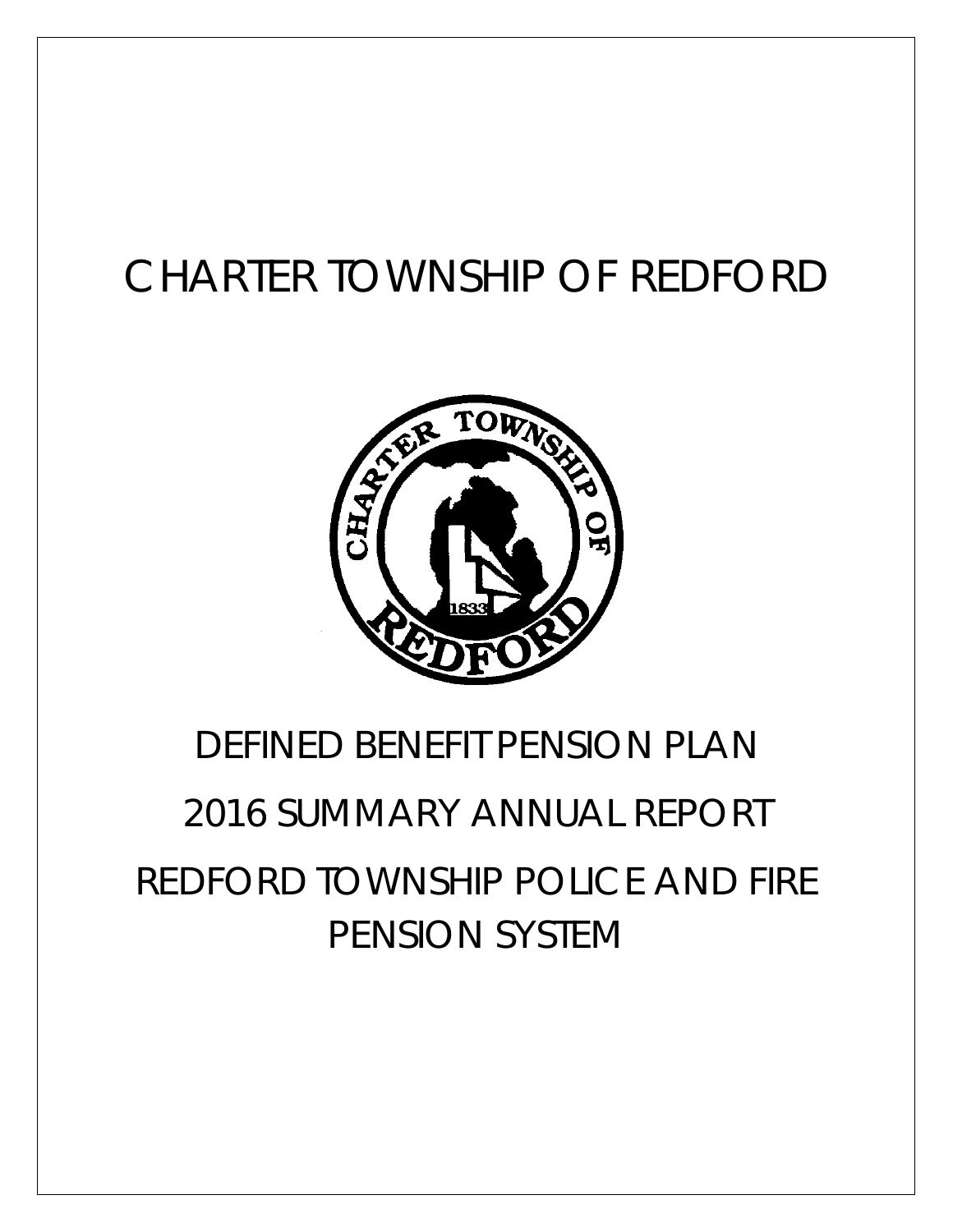### Charter Township of Redford Police and Fire Pension System

*The Michigan Public Employee Retirement System Investment Act, Public Act 314 of 1965, as amended by Public Act 485 of 1996, requires the Redford Township Police and Fire Retirement System to prepare and issue a Summary Annual Report.* 

*The most recent actuary report is as of March 31, 2016, therefore, the financial information below relates to 3/31/16.*

The following is a summary of the financial position and provisions of the plan:

| <b>Board of Trustees/</b>               |                                                                                                                                               |
|-----------------------------------------|-----------------------------------------------------------------------------------------------------------------------------------------------|
| <b>Investment Fiduciaries:</b>          | John Buck, President & Trustee<br>Lily Cavanagh, Trustee & Treasurer/Ex-Officio<br>Frank Arbour, Secretary & Trustee<br>Scott Byrnes, Trustee |
| <b>Service Providers:</b>               |                                                                                                                                               |
| Actuary:                                | <b>Rodwan Consulting Company</b>                                                                                                              |
| Attorney:                               | VanOverbeke, Michaud & Timmony, P.C.                                                                                                          |
| Auditor:                                | <b>Plante Moran</b>                                                                                                                           |
| Accountants:                            | Susan Kopinski, Finance Director<br>Katie Farver, Chief Accountant                                                                            |
| Plan Administrator:                     | Sheryl Klotz                                                                                                                                  |
| Investment Consultants/<br>Fiduciaries: | Morgan Stanley - The Brice Group (term. 11-17-15)<br><b>AndCo Consulting</b>                                                                  |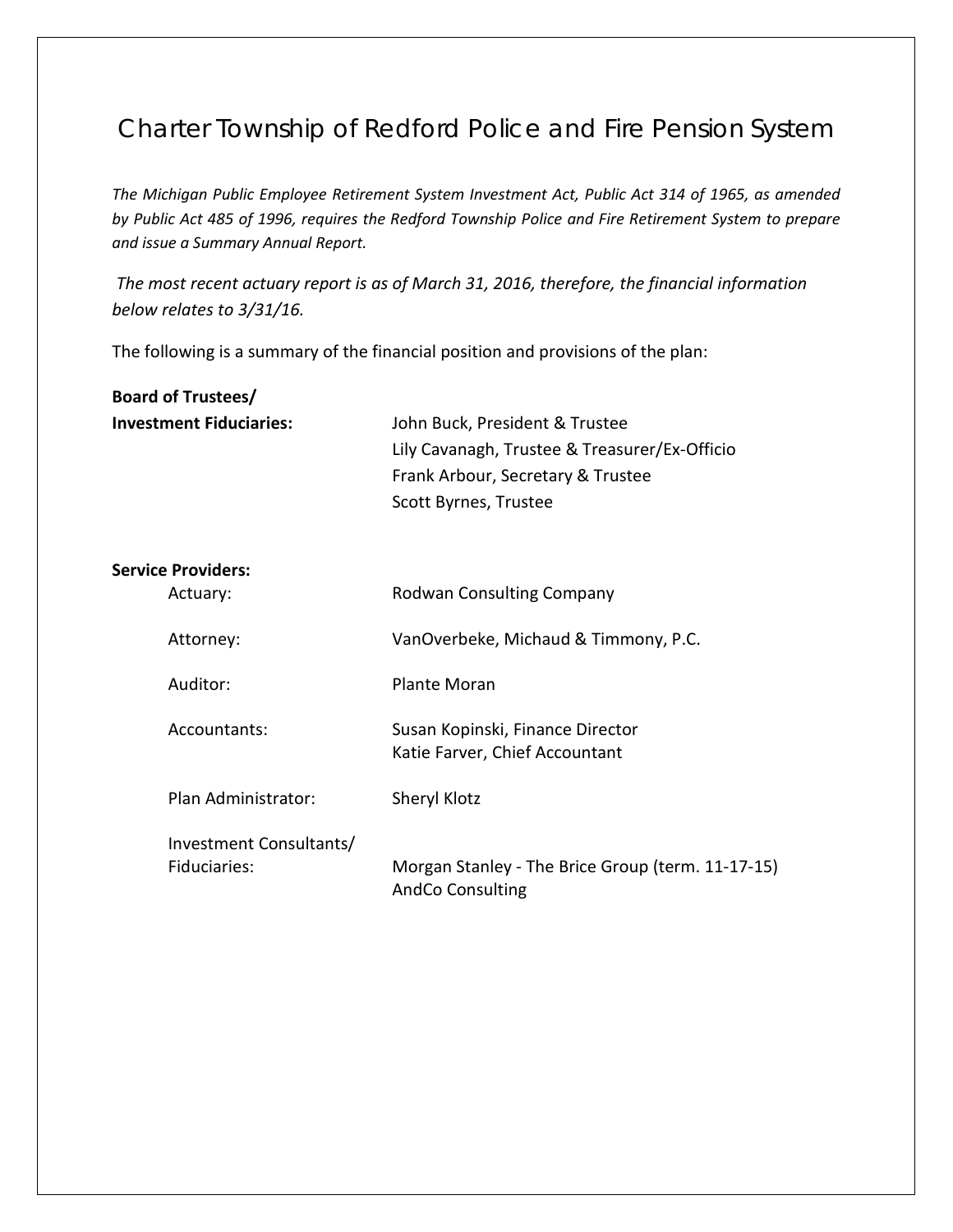### **Service Providers (continued):**

Investment Managers/

Fiduciaries: Clarkston Capital Partners (Hired 11-18-15) Eaton Vance Investment Managers (Term. 9-21-15) Inland Real Estate Investment Corp (Term. 11-24-15) Loomis Sayles Neuberger Berman (Term. 04-07-15) NFJ – Small Cap Value (Term. 11-17-15) NFJ – International (Term. 11-17-15) Orleans Capital Management Seizert Capital Partners Southern Sun Asset Management (Hired 11-18-15) WCM Investment Management (Hired 12-16-15)

Custodial Bank: PNC Institutional Investments (Term. 01-08-16) Comerica Bank (Hired 12-16-15)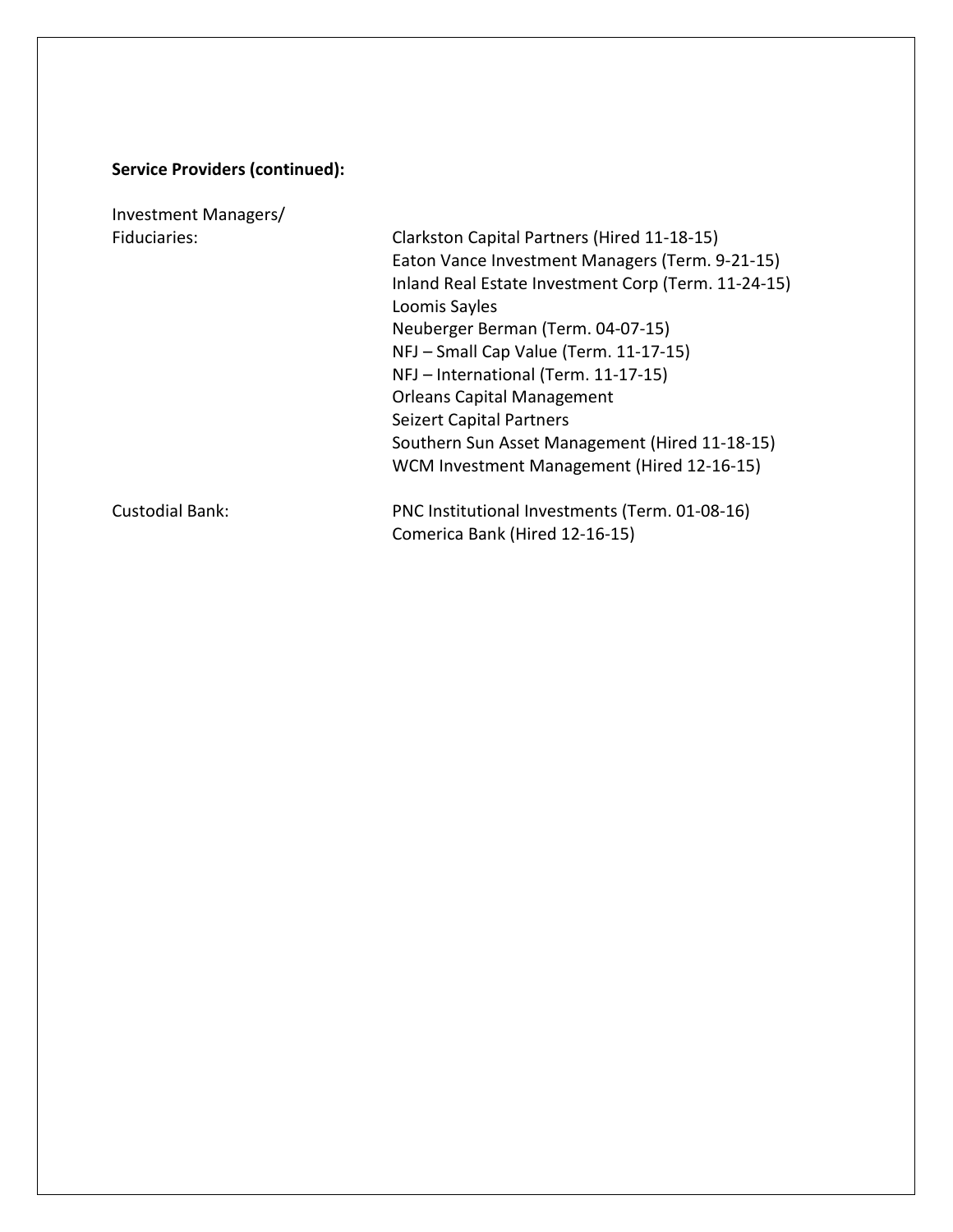| <b>Changes in Net Pension Liability</b> |  |  |  |
|-----------------------------------------|--|--|--|
|-----------------------------------------|--|--|--|

|                                                    |    | 2016           | 2015          |
|----------------------------------------------------|----|----------------|---------------|
| <b>Total Pension Liability</b>                     |    |                |               |
| <b>Service Cost</b>                                |    | 1,245,350      | 1,069,633     |
| Interest                                           |    | 8,059,966      | 7,463,736     |
| Changes in benefit terms                           |    |                | 5,036,434     |
| Differences between expected and actual experience |    | (260, 869)     | 3,930,269     |
| Changes in assumptions                             |    | 1,037,913      |               |
| Benefit payments, including refunds                |    | (9, 237, 821)  | (10,038,589)  |
| Net Change in Total Pension Liability              |    | 844,539        | 7,461,483     |
| <b>Total Pension Liability - Beginning of year</b> |    | 111,462,446    | 104,000,963   |
| Total Pension Liability - End of year              | Ś  | 112,306,985 \$ | 111,462,446   |
| <b>Plan Fiduciary Net Position</b>                 |    |                |               |
| Contributions - Employer                           |    | 3,963,149      | 4,560,754     |
| <b>Contributions - Member</b>                      |    | 63,710         | 34,652        |
| Net investment income                              |    | 113,222        | 4,376,535     |
| Administrative expenses                            |    | (53, 304)      | (53, 162)     |
| Benefit payments, including refunds                |    | (9, 237, 821)  | (10,038,589)  |
| Other                                              |    |                |               |
| Net Change in Plan Fiduciary Net Position          |    | (5, 151, 044)  | (1, 119, 810) |
| Plan Fiduciary Net Position - Beginning of year    |    | 66,613,746     | 67,733,556    |
| Plan Fiduciary Net Position - End of year          | \$ | 61,462,702 \$  | 66,613,746    |
| <b>Township's Net Pension Liability</b>            | \$ | 50,844,283 \$  | 44,848,700    |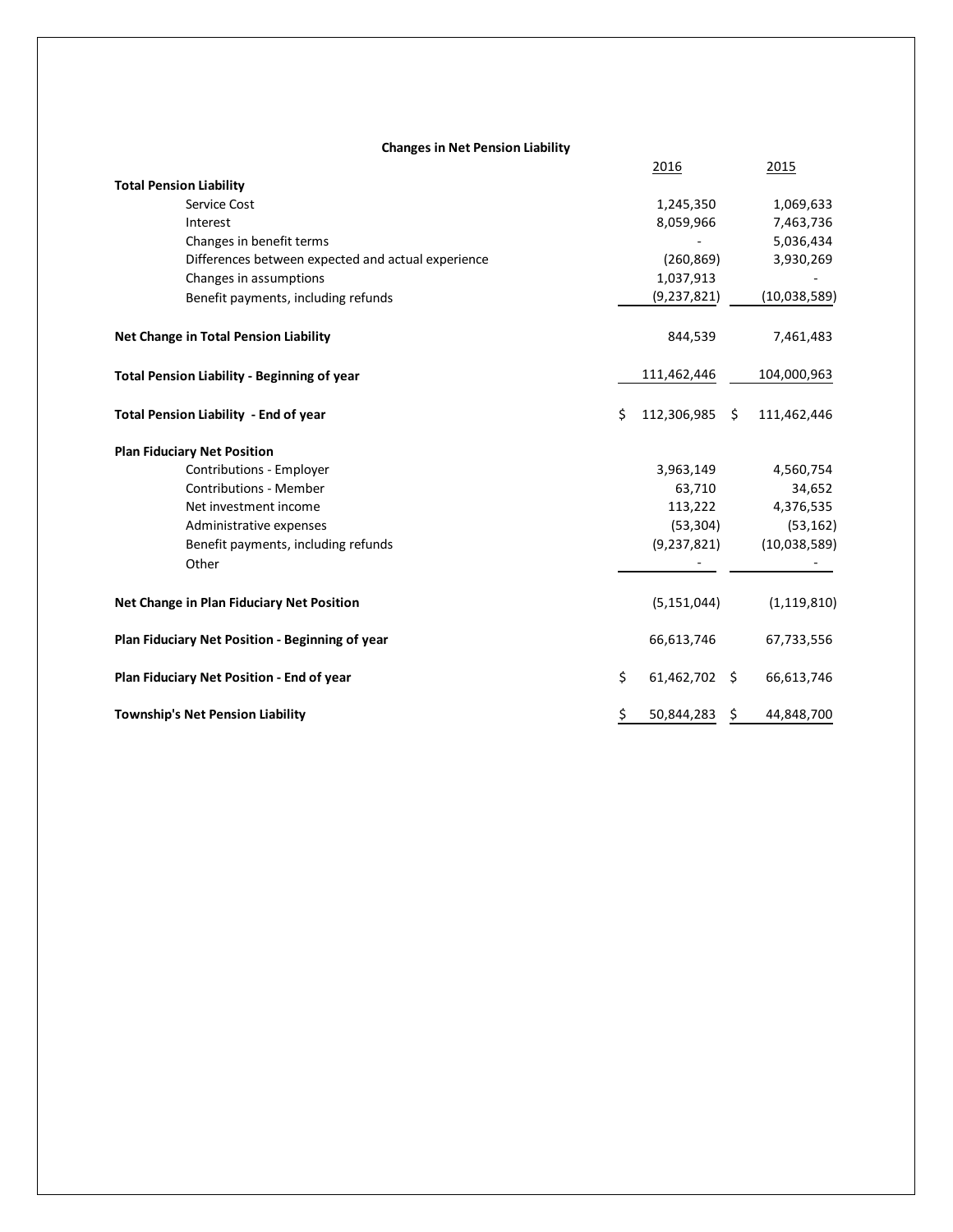| <b>Scheduling of Funding Progress</b> |    |                          |    |            |  |         |                            |  |
|---------------------------------------|----|--------------------------|----|------------|--|---------|----------------------------|--|
|                                       |    | Actuarial                |    | Valuation  |  | Percent | Unfunded                   |  |
| <b>Valuation Date</b>                 |    | <b>Accrued Liability</b> |    | Assets     |  | Funded  | <b>Accrued Liabilities</b> |  |
| 3/31/2000                             | \$ | 59,438,682               | Ś. | 64,031,949 |  | 107.7%  | (4,593,267)                |  |
| 3/31/2001                             |    | 63,958,142               |    | 65,322,504 |  | 102.1%  | (1,364,362)                |  |
| 3/31/2002                             |    | 65,964,980               |    | 64,475,763 |  | 97.7%   | 1,489,217                  |  |
| 3/31/2003                             |    | 69,563,622               |    | 62,955,370 |  | 90.5%   | 6,608,252                  |  |
| 3/31/2004                             |    | 73,746,763               |    | 62,094,043 |  | 84.2%   | 11,652,720                 |  |
| 3/31/2005                             |    | 77,249,373               |    | 62,665,620 |  | 81.1%   | 14,583,753                 |  |
| 3/31/2006                             |    | 80,878,263               |    | 64,358,035 |  | 79.6%   | 16,520,228                 |  |
| 3/31/2007                             |    | 83,810,895               |    | 68,631,856 |  | 81.9%   | 15,179,039                 |  |
| 3/31/2008                             |    | 87,432,949               |    | 71,243,732 |  | 81.5%   | 16,189,217                 |  |
| 3/31/2009                             |    | 91,850,858               |    | 61,147,561 |  | 66.6%   | 30,703,297                 |  |
| 3/31/2010                             |    | 99,566,588               |    | 61,367,673 |  | 61.6%   | 38,198,915                 |  |
| 3/31/2011                             |    | 102,772,135              |    | 62,124,900 |  | 60.4%   | 40,647,235                 |  |
| 3/31/2012                             |    | 104,493,338              |    | 62,841,470 |  | 60.1%   | 41,651,868                 |  |
| 3/31/2013                             |    | 109,705,890              |    | 65,759,951 |  | 59.9%   | 43,945,939                 |  |
| 3/31/2014                             |    | 108,128,849              |    | 67,143,889 |  | 62.1%   | 40,984,960                 |  |
| 3/31/2015                             |    | 114,918,208              |    | 65,883,424 |  | 57.3%   | 49,034,784                 |  |
| 3/31/2016                             |    | 114,258,227              |    | 64,096,913 |  | 56.1%   | 50,161,314                 |  |
|                                       |    |                          |    |            |  |         |                            |  |